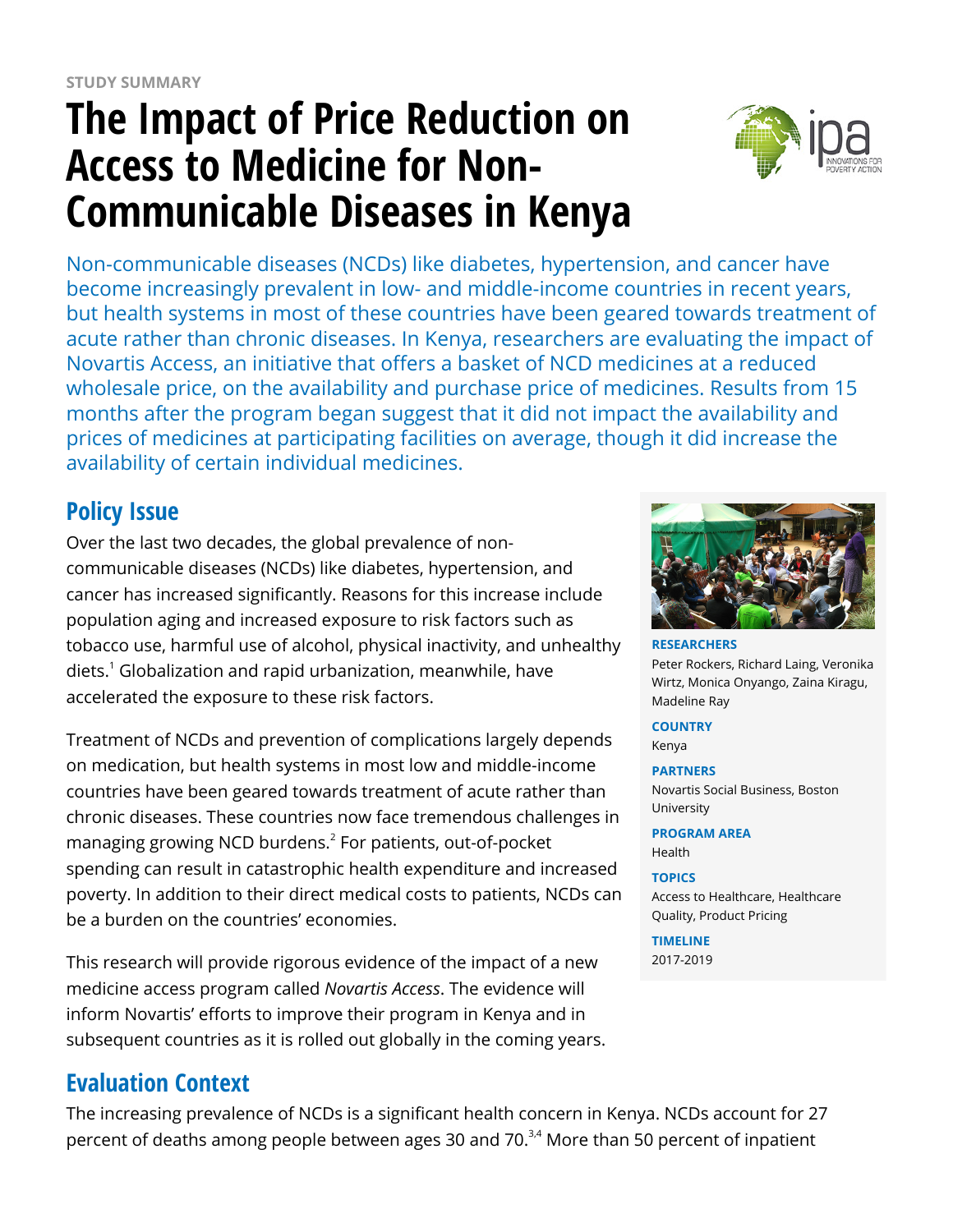admissions and 40 percent hospital deaths result from these diseases.<sup>5</sup> In Kenya, medicines are purchased by either public, private non-profit, and private for-profit health facilities, where patients then obtain them. Patients at private for-profit facilities generally pay medicine costs out-of-pocket, while at public and non-profit facilities they may pay the full price or a partial "cost-recovery fee." According to a household survey conducted in 2008, only 33% of respondents who reported being diagnosed with an NCD had medicine for that condition available in their house at the time of the survey.<sup>6</sup>

The pharmaceutical company Novartis/Sandoz has introduced a new global initiative, *Novartis Access*, that offers a basket of 15 medicines for the treatment of NCDs at a reduced price in 30 countries, including Kenya, by 2020. Initial rollout of the program began in Kenya in 2016, and additional countries will be added in the coming years. The main activity of *Novartis Access* is the direct sale of reduced price NCD medicines to wholesale purchasers in program countries. In Kenya, the basket of medicines focuses on 4 NCDs: cardiovascular disease, Type 2 diabetes, breast cancer, and respiratory illness.

#### **Details of the Intervention**

Researchers working with Innovations for Poverty Action are conducting a randomized evaluation to study the effects of *Novartis Access* on the availability and purchase prices of NCD medicines included in the program at health facilities and households in Kenya.

During the study period, *Novartis Access* was selling its medicine baskets exclusively to the Mission for Essential Drugs and Supplies, or MEDS, the main supplier of medical facilities associated with faithbased organizations and was also a key supplier for public facilities in several counties in the country. Thirty of Kenya's counties have signed up with MEDS to purchase medicines and are eligible to receive the *Novartis Access* portfolio. Of these counties, researchers are studying the program's effects at approximately 137 health facilities in eight counties (this is the level at which medicine purchasing is done). Four counties were randomly assigned to a group that received *Novartis Access* medications through MEDS, while the other four comprise a comparison group that is not receiving *Novartis Access* during the 15-month study period.

Researchers are assessing *Novartis Access*'s effects on prices and availability at the household level, with a total of 639 NCD patient households randomly selected from the eight study counties. To be eligible, a household must contain at least one member who has been diagnosed with and prescribed medication for one of the four NCD conditions targeted by *Novartis Access* in Kenya. Of those households, 342 are from counties receiving *Novartis Access*, and 297 are from counties in the comparison group.

Researchers are collecting data at both the health facility and household level through a three-phase survey focused on medicine prices and availability. Short monthly phone interviews are also being conducted with health facilities to collect basic information on medicine stock and price. Half of all households are also receiving phone interviews to collect information on the availability and price of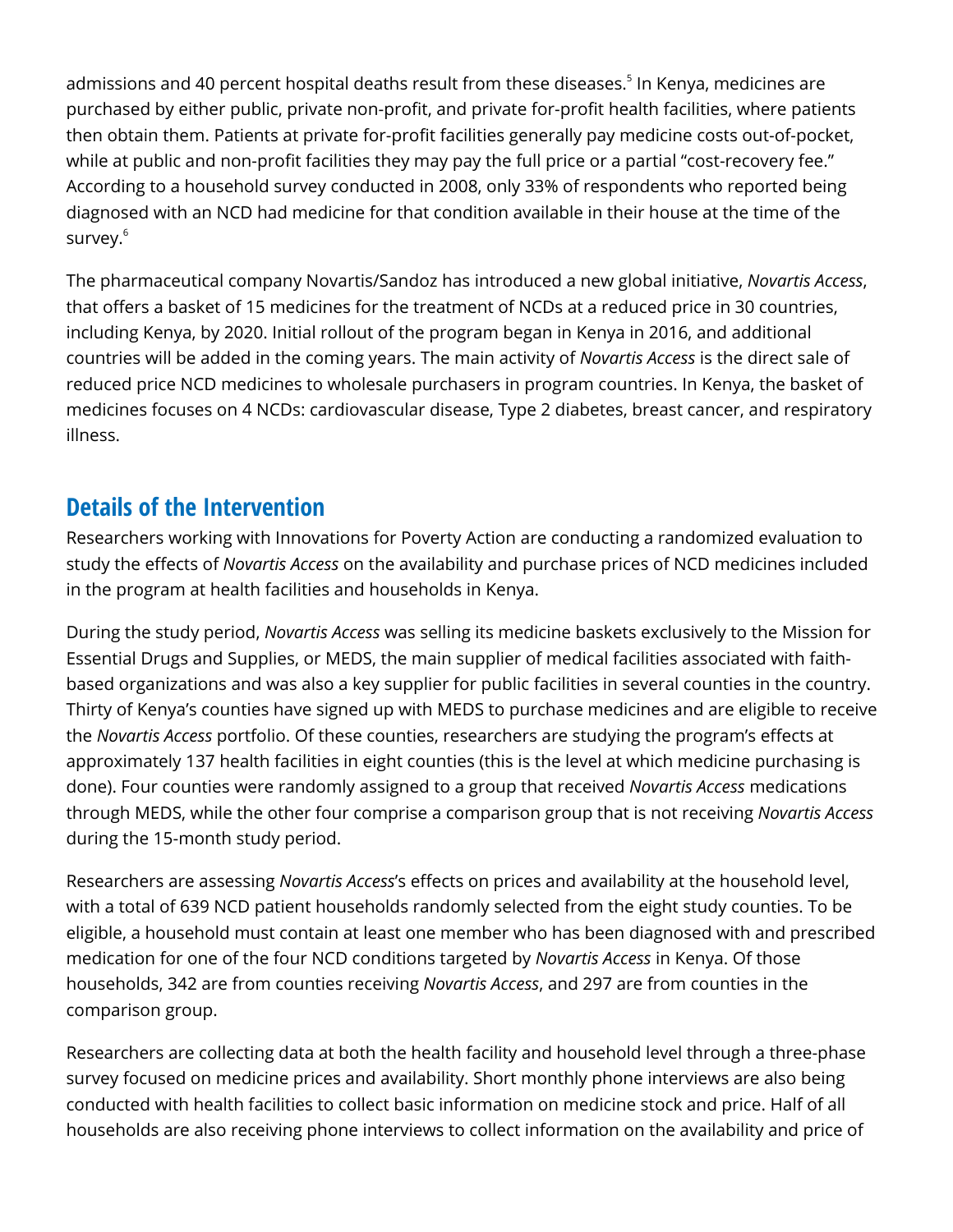the prescribed medicines for the diseases of interest; the other half of study households are not receiving the interviews so that researchers can detect any effects of the phone interviews themselves. Study health facilities and households were enrolled at the time of baseline data collection in 2016. A midline survey took place in 2018 and an endline survey is planned for 2019.

### **Results and Policy Lessons**

Overall, after 15 months, Novartis Access did not have statistically significant impacts on medicine prices or availability at health facilities, though it did increase the availability of certain individual medicines. There were no impacts on medicine availability in patients' households.

*Impacts on medicine availability at health facilities:* Clinics receiving Novartis Access were more likely to have amlodipine (used to treat high blood pressure) and metformin (used to treat Type 2 diabetes) available than comparison facilities were. However, there were no significant impacts on the availability of other medicines, or for the average availability of medicines in the Novartis Access portfolio overall.

*Impacts on medicine prices:* There was no significant difference between prices at Novartis Access facilities in this evaluation and comparison facilities.

*Impacts on medicine availability in homes:* Patients who visited Novartis Access facilities in this evaluation were no more likely to have medicines included in the program's basket than those who visited comparison facilities.

The results suggest that the program had little impact in its first 15 months. Potential reasons for this lack of impact include limited uptake among eligible facilities; the fact that regulatory approval and importation of the basket medicines were still ongoing during the study period; a selection of medicines in the program's portfolio that were not in high demand for treatment of their conditions; prices similar to or higher than other comparable products on the market; and the decision to distribute Novartis Access exclusively through one supplier of faith-based and public facilities in a setting where most people use private facilities.

Another follow-up survey will measure impacts in the longer term, though the program will be altered during this time period and thus there will not be an opportunity to measure the longer-run impacts in the program's current form.

#### *The study has generated multiple peer-reviewed publications, [available here](http://sites.bu.edu/evaluatingaccess-novartisaccess/publications/).*

#### *The Lancet Global Health published a pair of commentary pieces about the study and its results:*

- *["Novartis Access: a small step towards increased access for non-communicable disease care"](https://www.thelancet.com/journals/langlo/article/PIIS2214-109X(19)30049-X/fulltext)*
- *["Access to medicines—business as usual?"](https://www.thelancet.com/pdfs/journals/langlo/PIIS2214-109X(19)30052-X.pdf)*

#### **Sources**

<sup>1</sup>World Health Organization. Global Status Report on non-communicable diseases. 2014. [Available at: http://www.who.int/nmh/publications/ncd-status-report-2014/en/].